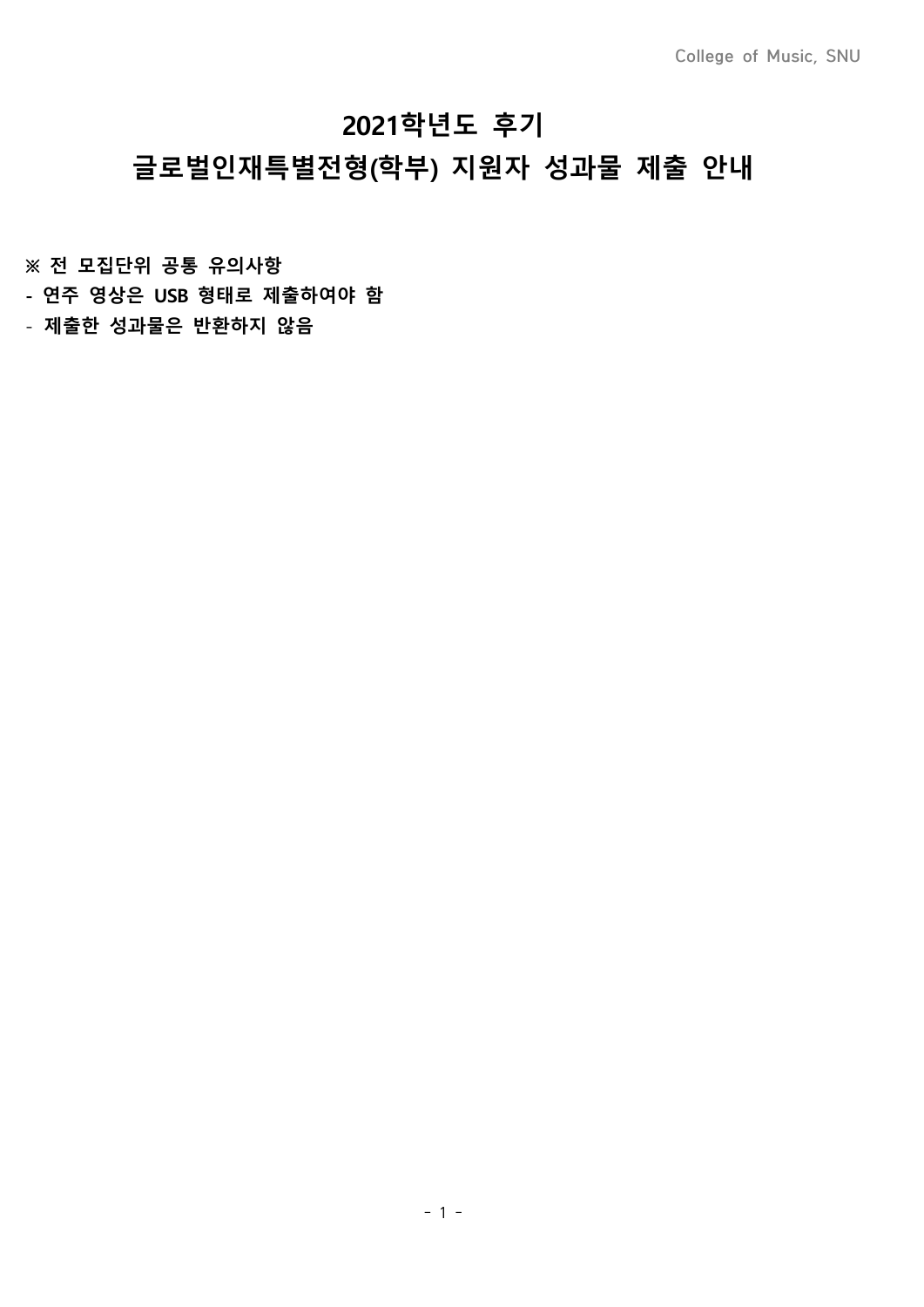|     | 모 집 단 위                  | 전 공 시 험 과 목                                                                                                                                                                                                                                                                                                                                                                                                                                                                                                                                                                                                                               | 배점       |
|-----|--------------------------|-------------------------------------------------------------------------------------------------------------------------------------------------------------------------------------------------------------------------------------------------------------------------------------------------------------------------------------------------------------------------------------------------------------------------------------------------------------------------------------------------------------------------------------------------------------------------------------------------------------------------------------------|----------|
| 성악과 |                          | 1. 이탈리아 가곡 1곡                                                                                                                                                                                                                                                                                                                                                                                                                                                                                                                                                                                                                             | 50       |
|     |                          | 2. 독일 가곡 1곡                                                                                                                                                                                                                                                                                                                                                                                                                                                                                                                                                                                                                               | 50       |
| 작곡과 | 작곡전공<br>(작곡/전자<br>음악/지휘) | 1. 작곡전공 : 포트폴리오(각기 다른 편성의 작품 3편)<br>2. 전자음악전공 : 포트폴리오(전자음악 또는 미디어음악을<br>포함하는 각기 다른 편성의 작품 3편)<br>3. 지휘전공 : 지휘실기<br>1 C.M.v. Weber Oberon Overture J.306<br>② L.v.Beethoven Symphony No.2 in D Major Op.36 1악장<br>(위의 두 곡 모두 직접 지휘하는 영상 제출[음원 포함])<br>$\frac{1}{2}$ $\frac{1}{2}$ $\frac{1}{2}$ $\frac{1}{2}$ $\frac{1}{2}$ $\frac{1}{2}$ $\frac{1}{2}$ $\frac{1}{2}$ $\frac{1}{2}$ $\frac{1}{2}$ $\frac{1}{2}$ $\frac{1}{2}$ $\frac{1}{2}$ $\frac{1}{2}$ $\frac{1}{2}$ $\frac{1}{2}$ $\frac{1}{2}$ $\frac{1}{2}$ $\frac{1}{2}$ $\frac{1}{2}$ $\frac{1}{2}$ $\frac{1}{2}$<br>- 작곡전공<br>반드시 악보로 제출<br>- 지휘전공<br>두 곡 모두 직접 지휘하는 영상 제출(음원 포함) | 100      |
|     | 이론전공                     | 1. 지정곡 (피아노)<br>J.S. Bach Sinfonia(3-part invention) No.7 in e minor, BWV 793<br>* 에디션(edition) 자유롭게 선택 가능<br>** 암보하여 연주<br>2. 자유곡 (아래의 ①, ② 중 택 1)<br>① 서양악기: 1곡 또는 한 악장                                                                                                                                                                                                                                                                                                                                                                                                                                                                 | 30       |
|     |                          | ② 성악: 오페라 아리아 1곡 (원어, 원조)<br>* 에디션(edition) 자유롭게 선택 가능<br>** 암보하여 연주<br>3. 음악학 분야의 에세이 혹은 레포트 1편                                                                                                                                                                                                                                                                                                                                                                                                                                                                                                                                          | 30<br>40 |
|     |                          |                                                                                                                                                                                                                                                                                                                                                                                                                                                                                                                                                                                                                                           |          |
|     | 피아노전공                    | 1. 베토벤 피아노 소나타 중 빠른 악장 1곡<br>2. 낭만파 작품 중 1곡(소나타의 경우 한 악장)                                                                                                                                                                                                                                                                                                                                                                                                                                                                                                                                                                                 | 50<br>50 |
| 기악과 | 현악전공                     | 붙임1 참고                                                                                                                                                                                                                                                                                                                                                                                                                                                                                                                                                                                                                                    | 붙임1 참고   |
|     | 관악전공                     | 붙임2 참고                                                                                                                                                                                                                                                                                                                                                                                                                                                                                                                                                                                                                                    | 100      |
| 국악과 |                          | 붙임3참고                                                                                                                                                                                                                                                                                                                                                                                                                                                                                                                                                                                                                                     | 붙임3참고    |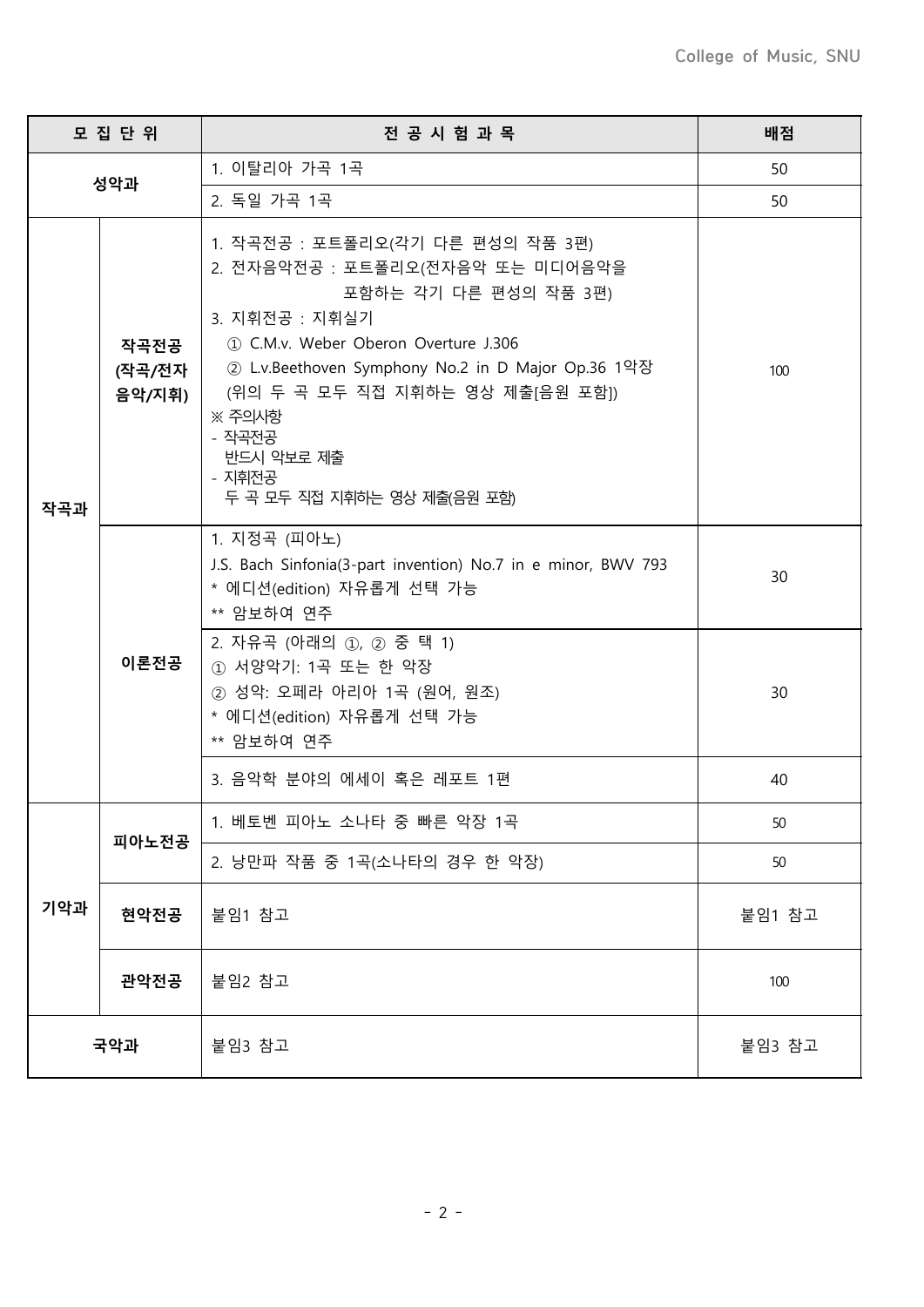## **(붙임1) 현악전공 성과물 곡목**

| 악기명    | 전 공 시 험 과 목                                                                   | 배점  |
|--------|-------------------------------------------------------------------------------|-----|
| 바이올린   | 1) 무반주 바흐 소나타 1, 2, 3번 중 한 곡, 느린 악장과 빠른 악장                                    | 50  |
|        | 2) 낭만파 협주곡 한 곡, 전악장                                                           | 50  |
| 비올라    | 1) 첼로 바흐 6 무반주 조곡 중 한 곡 택일하여 프렐류드와 지그                                         | 50  |
|        | 2) W. Walton 협주곡/ B. Bartok 협주곡/<br>P. Hindemith Der Schwanendreher 중 택일, 전악장 | 50  |
|        | 1) 바흐 무반주 조곡 4, 5, 6번 중 한 곡 택일하여 프렐류드와 지그                                     | 50  |
| 첼로     | 2) 협주곡 한 곡, 전악장                                                               | 50  |
| 콘트라베이스 | 자유곡 (30분 이상 연주)                                                               | 100 |
| 하프     | 자유곡 (30분 이상 연주)                                                               | 100 |
| 클래식기타  | 자유곡 (30분 이상 연주)                                                               | 100 |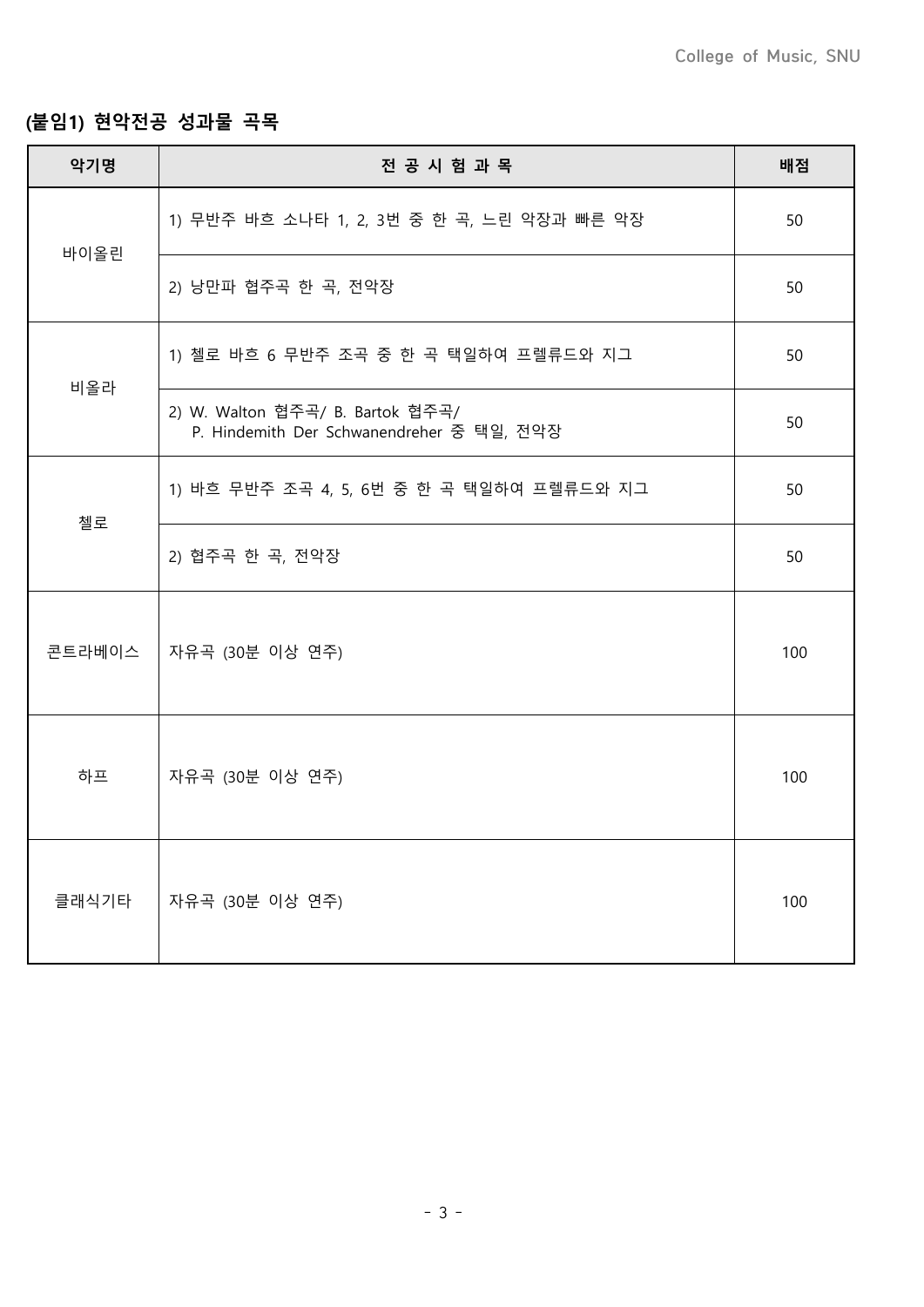### **(붙임2) 관악전공 성과물 곡목**

| 악기명        | 전 공 시 험 과 목                                                                                                                                                                                                                       | 배점  |
|------------|-----------------------------------------------------------------------------------------------------------------------------------------------------------------------------------------------------------------------------------|-----|
| Flute      | 1 S. K. Elert, Sonata Appassionata for Flute Solo in F# minor, Op. 140<br>② W. A. Mozart, Flute Concerto in G major(2, 3악장)                                                                                                       | 100 |
| Oboe       | 1 P. Sancan, Sonatine<br>② J.S. Bach, Partitia BWV.1013 (1, 2 악장)                                                                                                                                                                 | 100 |
| Clarinet   | 1 B. Kovacs, Hommage à N. Paganini<br>2 R. Schumann, Fantasy Pieces                                                                                                                                                               | 100 |
| Bassoon    | H. Dutilleux, Sarabande et Cortège                                                                                                                                                                                                | 100 |
| Horn       | J. W. Kalliwoda, Introduction and Rondo for Horn and Orchestra, Op. 51<br>(Horn and Piano Reduction (Ed. Musica Rara)                                                                                                             | 100 |
| Trumpet    | A. Honnegger, INTRADA pour Trompette en ut et Piano(Ed. Salabert)                                                                                                                                                                 | 100 |
|            | Tenor Trombone G. Jacob, Concerto for Trombone(Trombone and Piano)                                                                                                                                                                | 100 |
|            | Bass Trombone E. Ewazen, Concerto for Bass Trombone                                                                                                                                                                               | 100 |
| Saxophone  | E. Denisov, Sonata for Alto Saxophone and Piano                                                                                                                                                                                   | 100 |
| Tuba       | W. Hartley, Suite for Unaccompanied Tuba                                                                                                                                                                                          | 100 |
| Percussion | 1 Snare Drum<br>* J. Delecluse. 'Test-Claire'<br>* J. Delecluse. Twelve Studies for Snare Drum, No.9<br>* N. Rimsky-Korsakov, Sheherazade(3, 4악장)<br>2 Marimba<br>* P. Creston, Concertino(3악장)<br>* T. Golinski Luminosity No. 2 | 100 |
|            | 3 Timpani<br>* J. Delecluse, 30 Studies for Timpani Vol. 3 No. 24<br>* L. V. Beethoven, Symphony No. 9 (1, 2악장)                                                                                                                   |     |

\* **밑줄 표시된 곡**은 악보를 보고 연주할 수 있음(나머지는 암보로 연주하여야 함)

\* 기재된 순서대로 연주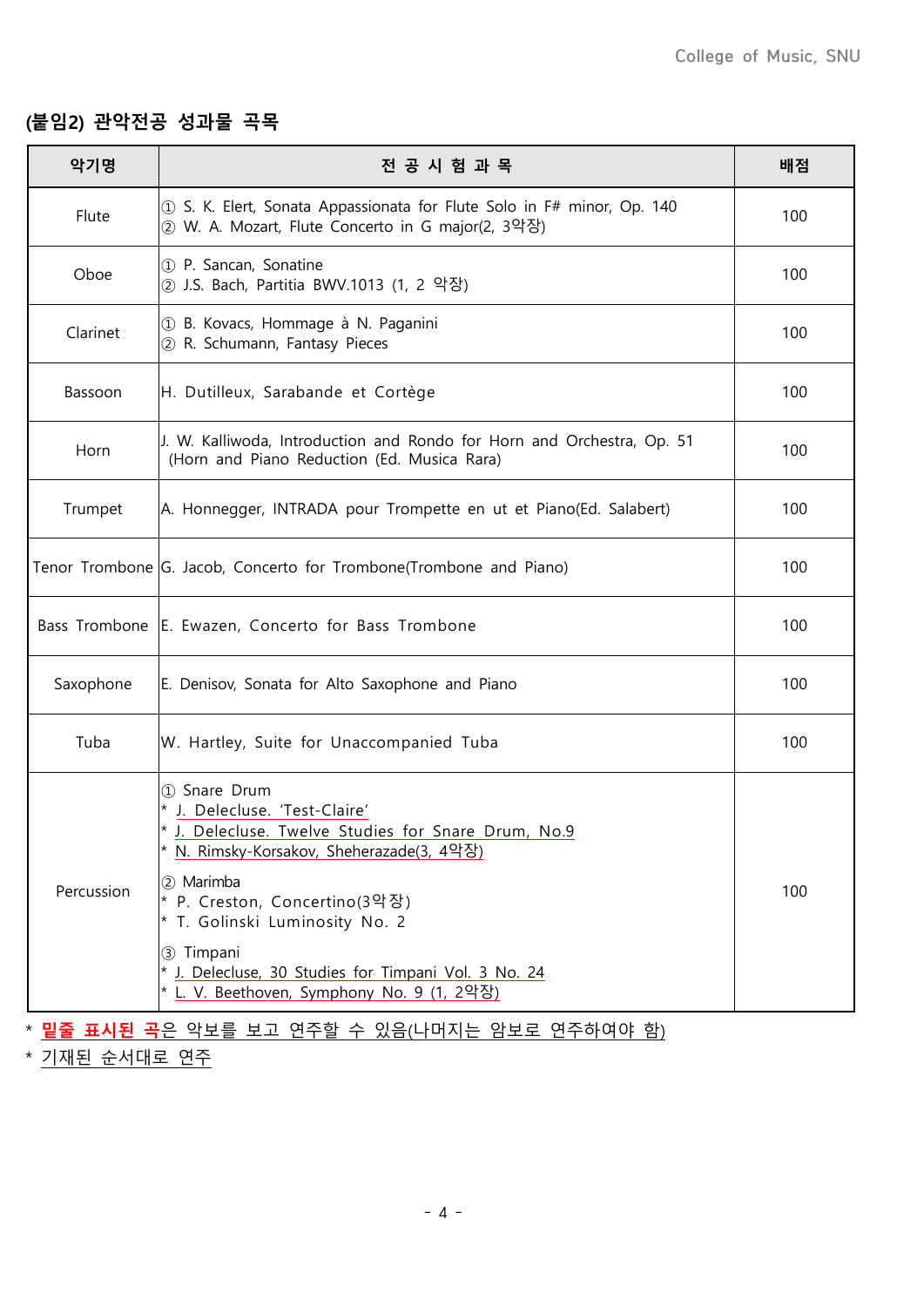### **(붙임3) 국악과 성과물 곡목**

| 악기명                                                             | 전 공 시 험 과 목                      | 배점  |
|-----------------------------------------------------------------|----------------------------------|-----|
|                                                                 | 전통음악 자유곡 1곡 (10분 이내)             | 70  |
|                                                                 | 포트폴리오 (팸플릿, 음반, 연주 영상 등 활동 증빙자료) | 30  |
|                                                                 | 전통음악 자유곡 1곡 (10분 이내)             | 70  |
|                                                                 | 포트폴리오 (팸플릿, 음반, 연주 영상 등 활동 증빙자료) | 30  |
|                                                                 | 전통음악 자유곡 1곡 (10분 이내)             | 70  |
|                                                                 | 포트폴리오 (팸플릿, 음반, 연주 영상 등 활동 증빙자료) | 30  |
|                                                                 | 전통음악 자유곡 1곡 (10분 이내)             | 70  |
| 대금                                                              | 포트폴리오 (팸플릿, 음반, 연주 영상 등 활동 증빙자료) | 30  |
|                                                                 | 전통음악 자유곡 1곡 (10분 이내)             | 70  |
|                                                                 | 포트폴리오 (팸플릿, 음반, 연주 영상 등 활동 증빙자료) | 30  |
| 아쟁                                                              | 전통음악 자유곡 1곡 (10분 이내)             | 70  |
|                                                                 | 포트폴리오 (팸플릿, 음반, 연주 영상 등 활동 증빙자료) | 30  |
|                                                                 | 전통음악 자유곡 1곡 (10분 이내)             | 70  |
| 가야금<br>거문고<br>해금<br>피리<br>국악타악기<br>국악이론<br>국악작곡<br>국악지휘<br>국악성악 | 포트폴리오 (팸플릿, 음반, 연주 영상 등 활동 증빙자료) | 30  |
|                                                                 | 포트폴리오 (참여 연구 실적 등 활동 증빙자료)       | 100 |
|                                                                 | 포트폴리오 (1곡 이상)                    | 100 |
|                                                                 | 지휘 영상 제출 (1개)                    | 70  |
|                                                                 | 포트폴리오 (팸플릿, 음반, 연주 영상 등 활동 증빙자료) | 30  |
|                                                                 | 전통음악 자유곡 1곡 (10분 이내)             | 70  |
|                                                                 | 포트폴리오 (팸플릿, 음반, 연주 영상 등 활동 증빙자료) | 30  |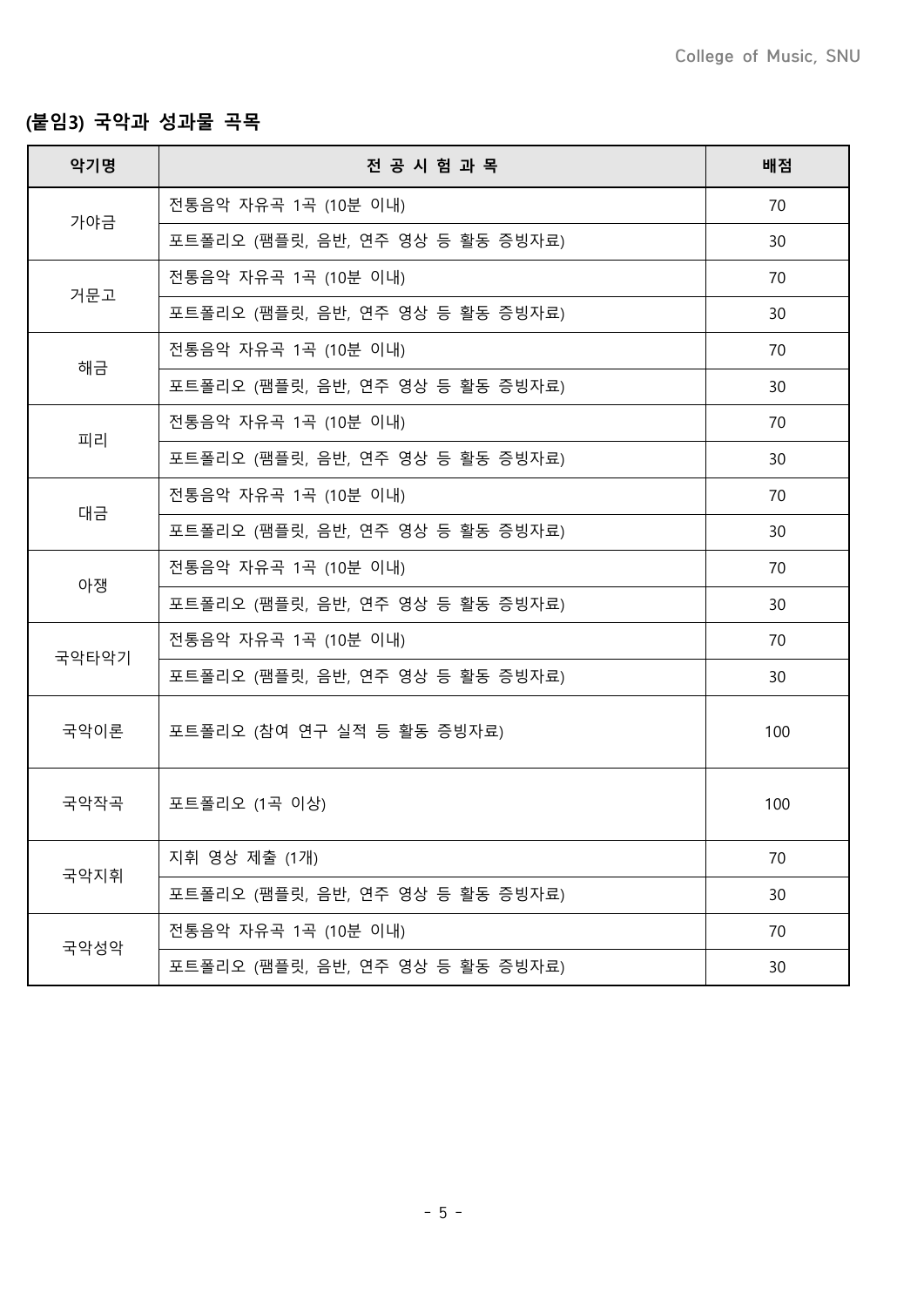# **Guidance on Submission of Records of Achievement for 2021 Fall International Undergraduate Applicants**

**※ Notice**

- **All videos should be submitted in USB drive.**
- **All submitted records will not be returned.**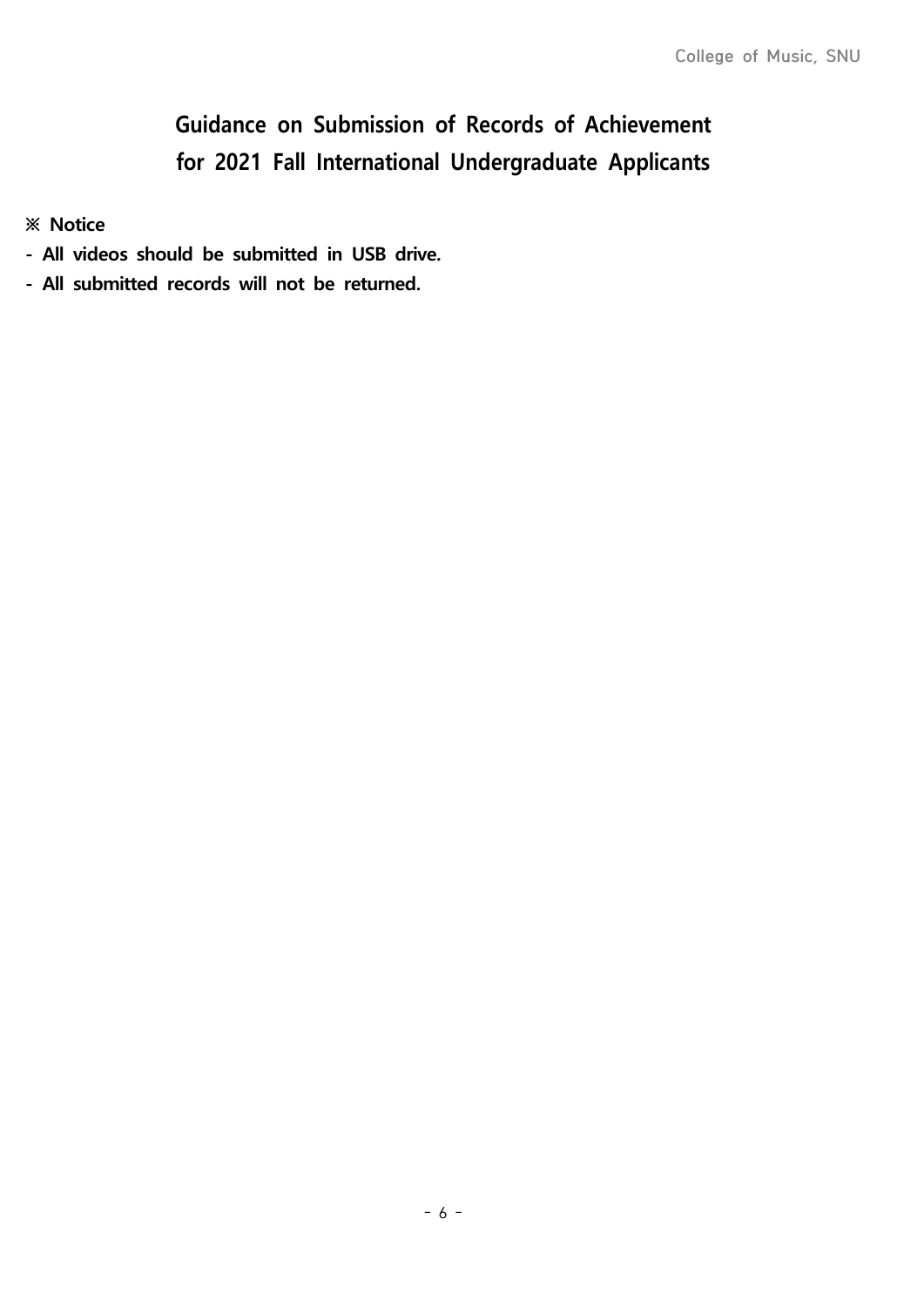|                                  | <b>Department</b>                                                          | <b>Repertoire</b>                                                                                                                                                                                                                                                                                                                                                                                                                                                                                                                                                                                                                                                                                                                                                                      | <b>Points</b>                    |
|----------------------------------|----------------------------------------------------------------------------|----------------------------------------------------------------------------------------------------------------------------------------------------------------------------------------------------------------------------------------------------------------------------------------------------------------------------------------------------------------------------------------------------------------------------------------------------------------------------------------------------------------------------------------------------------------------------------------------------------------------------------------------------------------------------------------------------------------------------------------------------------------------------------------|----------------------------------|
| <b>Vocal Music</b>               |                                                                            | An Italian Art Song                                                                                                                                                                                                                                                                                                                                                                                                                                                                                                                                                                                                                                                                                                                                                                    | 50                               |
|                                  |                                                                            | A German Lied                                                                                                                                                                                                                                                                                                                                                                                                                                                                                                                                                                                                                                                                                                                                                                          | 50                               |
| Compo<br>sition                  | Composition<br>(Composition<br>/Electronic<br><b>Music</b><br>/Conducting) | - Composition/Electronic Music Major<br>: All Composition and Electronic music applicants must submit<br>a prescreening portfolio.<br>(Composition Major)<br>Applicants should submit at least three works of different<br>instrumentation.<br>All works should be submitted in score.<br>(Electronic Music Major)<br>Applicants should submit at least three works of different<br>instrumentation including electronic or multi media work.<br>(Conducting Major)<br>Applicants should submit a video recording of a performance<br>or rehearsal of the pieces below that displays their<br>conducting proficiency.<br>1.306 (1) C.M.v. Weber Oberon Overture J.306<br>2 L.v.Beethoven Symphony No.2 in D Major Op.36 1st<br>mov.<br>All video recordings should be submitted in USB | 100                              |
|                                  | <b>Theory</b>                                                              | 1. Assigned Piece (Piano)<br>J.S. Bach Sinfonia(3-part invention) No.7 in e minor, BWV 793<br>* Free to select edition<br>** Memorize the score and Play<br>2. Free Piece (Choose one of the following 1, 2)                                                                                                                                                                                                                                                                                                                                                                                                                                                                                                                                                                           | 30                               |
|                                  |                                                                            | 1 Western musical instruments: 1 piece or 1 movement<br>2 Vocal music: 1 opera aria (in original language and key)<br>* Free to select edition<br>** Memorize the score and Play                                                                                                                                                                                                                                                                                                                                                                                                                                                                                                                                                                                                       | 30                               |
|                                  |                                                                            | 3. 1 essay or report in the field of Musicology                                                                                                                                                                                                                                                                                                                                                                                                                                                                                                                                                                                                                                                                                                                                        | 40                               |
|                                  | Piano                                                                      | A fast movement from a piano sonata by L.v.Beethoven                                                                                                                                                                                                                                                                                                                                                                                                                                                                                                                                                                                                                                                                                                                                   | 50                               |
| Instrum<br>ental<br><b>Music</b> |                                                                            | A significant Romantic composition(Or one movement of a<br>sonata)                                                                                                                                                                                                                                                                                                                                                                                                                                                                                                                                                                                                                                                                                                                     | 50                               |
|                                  | <b>Strings</b>                                                             | Refer to [Attachment 1] below                                                                                                                                                                                                                                                                                                                                                                                                                                                                                                                                                                                                                                                                                                                                                          | Refer to [Attachment 1]<br>below |
|                                  | Woodwind/<br>Brass/<br>Percussion                                          | Refer to [Attachment 2] below                                                                                                                                                                                                                                                                                                                                                                                                                                                                                                                                                                                                                                                                                                                                                          | 100                              |
| <b>Korean Music</b>              |                                                                            | Refer to [Attachment 3] below                                                                                                                                                                                                                                                                                                                                                                                                                                                                                                                                                                                                                                                                                                                                                          | Refer to [Attachment 3]<br>below |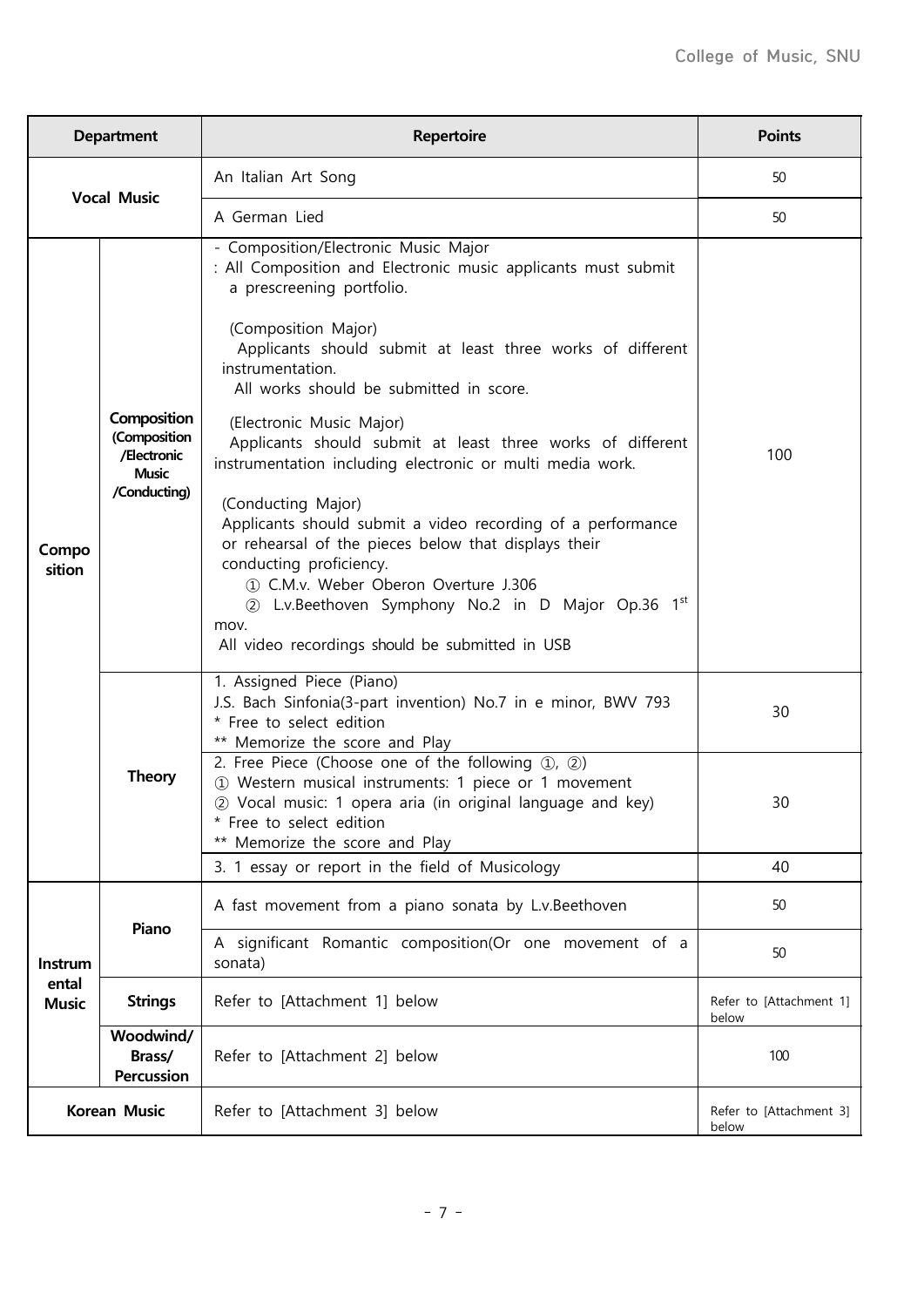## **[Attachment 1] Instrumental Music(Strings) Repertoire**

| <b>Major</b>      | <b>Repertoire</b>                                                                                                            | <b>Points</b> |
|-------------------|------------------------------------------------------------------------------------------------------------------------------|---------------|
| <b>Violin</b>     | 1) One Slow Movement and One Fast Movement from<br>One of the Sonatas for Violin Solo by J.S.Bach, No. 1, 2, or 3            | 50            |
|                   | 2) One Romantic Concerto (Complete)                                                                                          | 50            |
|                   | 1) Prelude and Gigue from One of the Six Suites for Unaccompanied<br>Cello by J. S. Bach, No.1-6                             | 50            |
| <b>Viola</b>      | 2) Choose One Concerto (Complete)<br>-1. W. Walton Concerto<br>-2. B. Bartok Concerto<br>-3. P. Hindemith Der Schwanendreher | 50            |
| Cello             | 1) Prelude and Gigue from One of the Six Suites for Unaccompanied<br>Cello by J. S. Bach, No. 4, 5 or 6                      | 50            |
|                   | 2) One Complete Concerto                                                                                                     | 50            |
| <b>Contrabass</b> | Free Program (Minimum 30 minutes)                                                                                            | 100           |
| Harp              | Free Program (Minimum 30 minutes)                                                                                            | 100           |
| Guitar            | Free Program (Minimum 30 minutes)                                                                                            | 100           |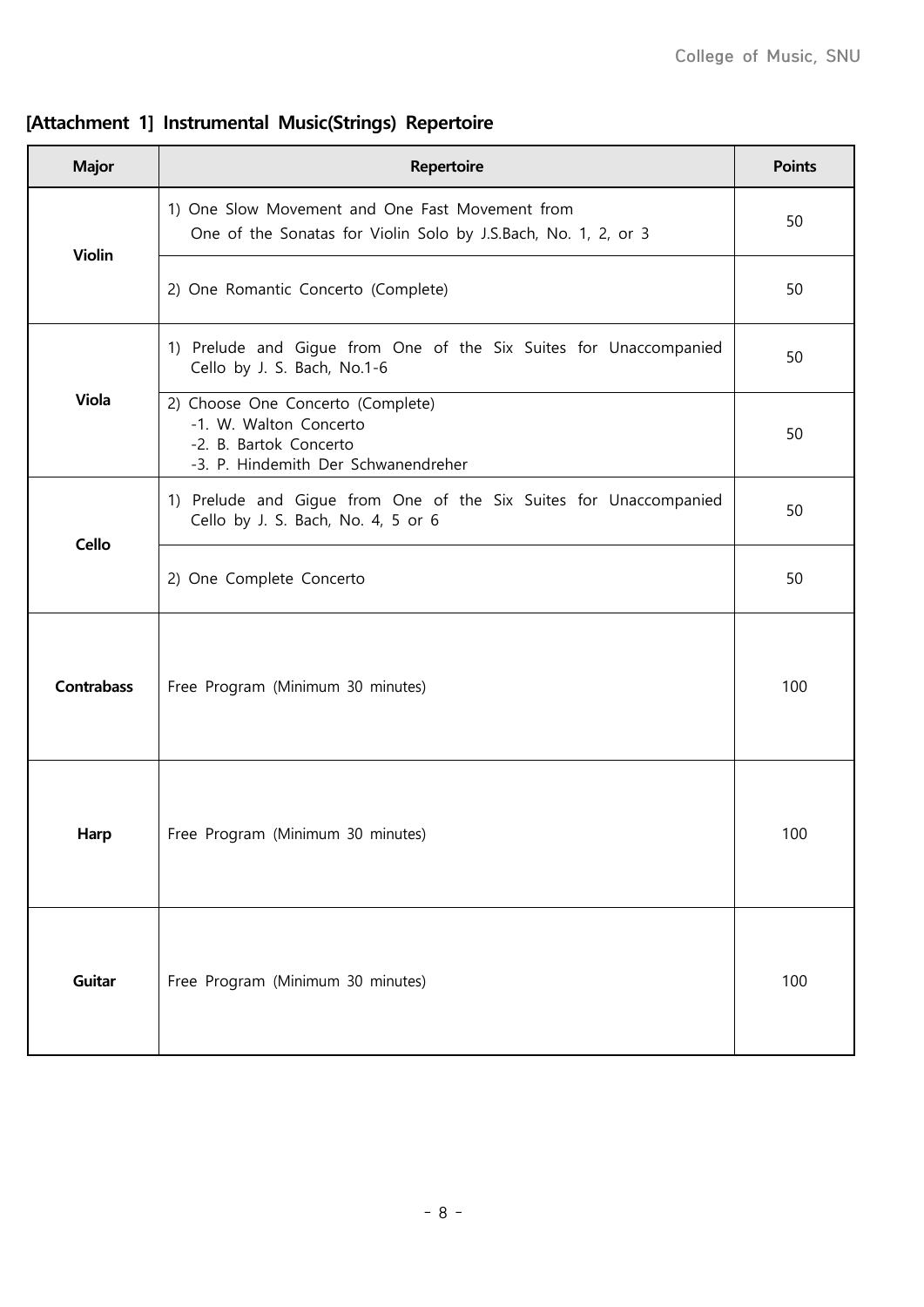| <b>Major</b> | Repertoire                                                                                                                                     | <b>Points</b> |
|--------------|------------------------------------------------------------------------------------------------------------------------------------------------|---------------|
| Flute        | 10 S. K. Elert, Sonata Appassionata for Flute Solo in F# minor, Op. 140<br>② W. A. Mozart, Flute Concerto in G major(2, 3악장)                   | 100           |
| Oboe         | 1 P. Sancan, Sonatine<br>② J.S. Bach, Partitia BWV.1013 (1, 2 악장)                                                                              | 100           |
| Clarinet     | 1 B. Kovacs, Hommage à N. Paganini<br>2 R. Schumann, Fantasy Pieces                                                                            | 100           |
| Bassoon      | H. Dutilleux, Sarabande et Cortège                                                                                                             | 100           |
| Horn         | J. W. Kalliwoda, Introduction and Rondo for Horn and Orchestra, Op. 51<br>(Horn and Piano Reduction (Ed. Musica Rara)                          | 100           |
| Trumpet      | A. Honnegger, INTRADA pour Trompette en ut et Piano(Ed. Salabert)                                                                              | 100           |
|              | Tenor Trombone G. Jacob, Concerto for Trombone(Trombone and Piano)                                                                             | 100           |
|              | Bass Trombone E. Ewazen, Concerto for Bass Trombone                                                                                            | 100           |
| Saxophone    | E. Denisov, Sonata for Alto Saxophone and Piano                                                                                                | 100           |
| Tuba         | W. Hartley, Suite for Unaccompanied Tuba                                                                                                       | 100           |
|              | 1) Snare Drum<br>J. Delecluse. 'Test-Claire'<br>* J. Delecluse. Twelve Studies for Snare Drum, No.9<br>N. Rimsky-Korsakov, Sheherazade(3, 4악장) |               |
| Percussion   | (2) Marimba<br>* P. Creston, Concertino(3악장)<br>* T. Golinski Luminosity No. 2                                                                 | 100           |
|              | 3 Timpani<br>* J. Delecluse, 30 Studies for Timpani Vol. 3 No. 24<br>* L. V. Beethoven, Symphony No. 9 (1, 2악장)                                |               |

#### **[Attachment 2] Instrumental Music(Woodwind/Brass/Percussion) Repertoire**

**\* Underlined pieces can be played with score; others should be played by memorization.**

**\* All repertoire should be played in the order indicated.**